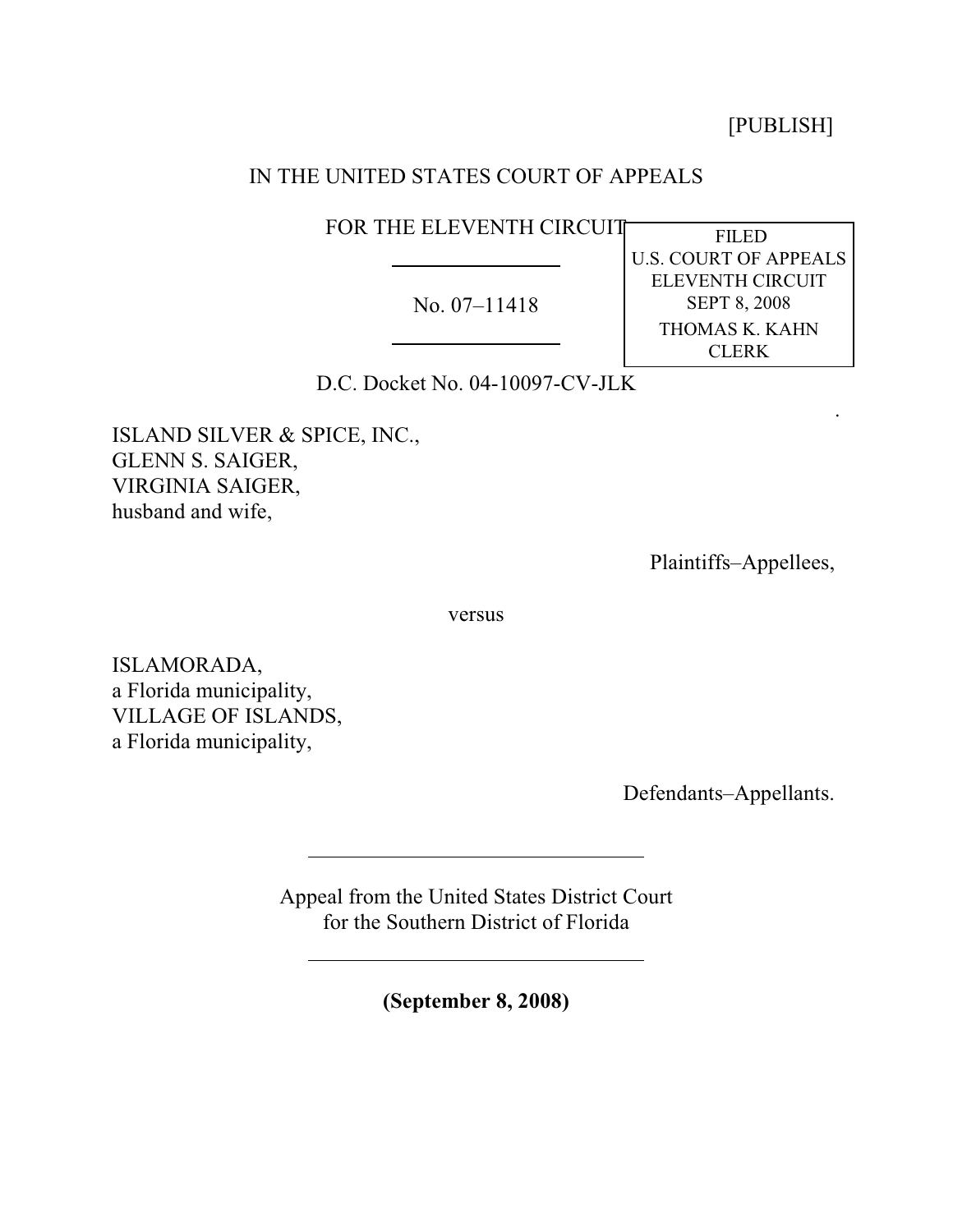Before TJOFLAT and BLACK, Circuit Judges, and RESTANI,<sup>\*</sup> Judge. RESTANI, Judge:

Defendant-Appellant Islamorada, Village of Islands ("Islamorada") appeals from a judgment of the United States District Court for the Southern District of Florida granting injunctive and monetary relief in favor of Plaintiffs-Appellees Island Silver & Spice, Inc., Glenn S. Saiger, and Virginia Saiger (collectively "Island Silver") and invalidating an Islamorada zoning ordinance's "formula retail" restrictions as violations of the Dormant Commerce Clause. We affirm the judgment of the district court.

## **BACKGROUND**

In January 2002, Islamorada enacted Ordinance 02-02, which prohibited "formula restaurant[s]" and restricted "formula retail" establishments to limited street level frontage and total square footage. (See Ordinance 02-02 §§ 6.4.3–4(a–b), available at R.E. Tab 2 at 22 ("Ordinance 02-02" or "the ordinance").) The ordinance defines formula retail as:

[a] type of retail sales activity of retail sales establishment . . . that is required by contractual or other arrangement to maintain any of the following: standardized array of services or merchandise, trademark, logo, service mark, symbol, decor, architecture, layout, uniform, or

Honorable Jane A. Restani, Chief Judge, United States Court of International Trade, \* sitting by designation.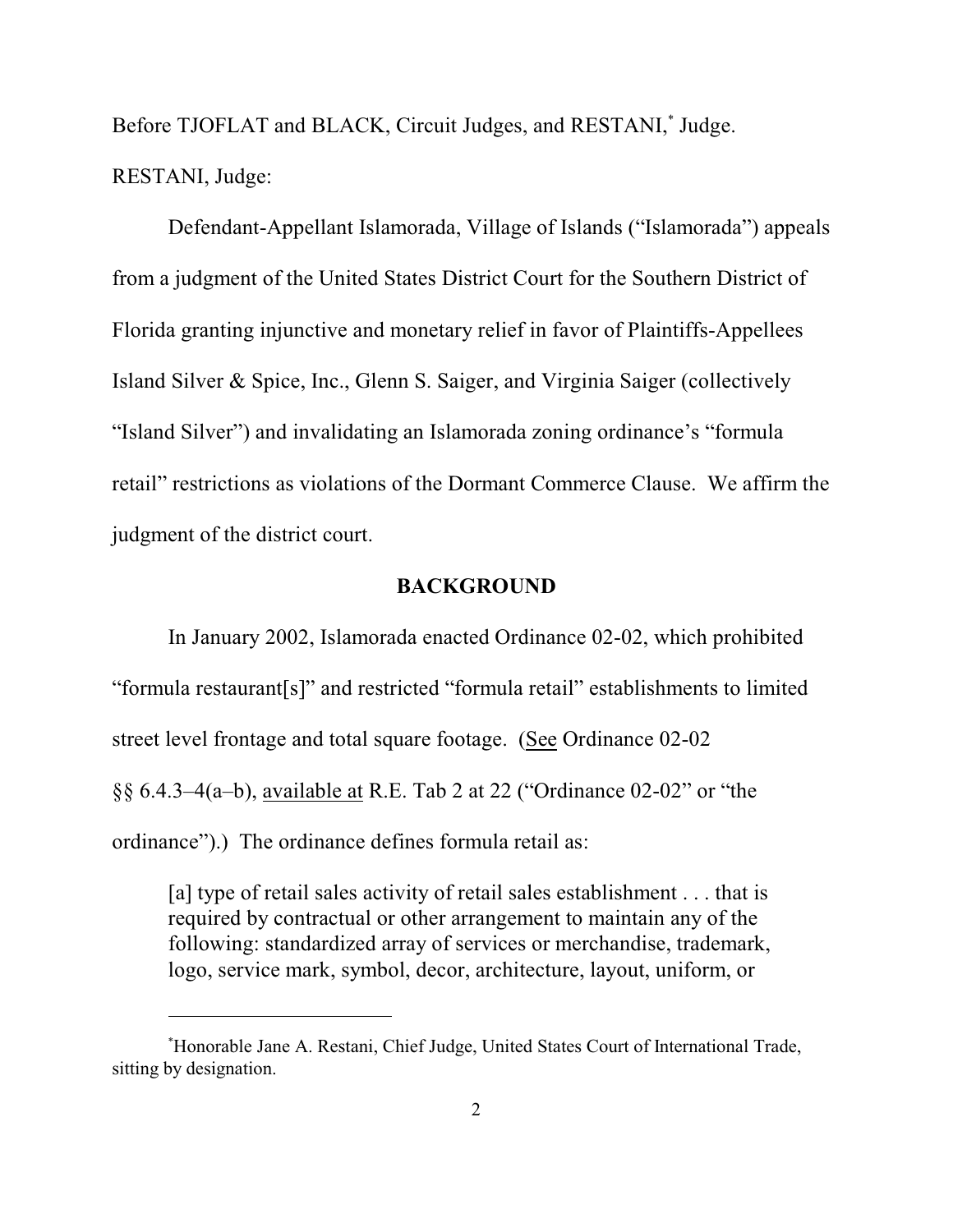similar standardized feature.

## (Id. at  $\S 6.4.1(e)$ .)

Island Silver owns and operates an independent retail store in Islamorada. See Island Silver & Spice, Inc. v. Islamorada, 475 F. Supp. 2d 1281, 1282 (S.D. Fla. 2007) ("Island Silver"). In June 2002, Island Silver entered into a contract to sell its property to a developer seeking to establish a Walgreens drug store in the same footprint of Island Silver's existing mixed-retail store. Id. at 1284. After unsuccessfully protesting the ordinance's restrictions on formula retail stores through the local administrative process, the developer withdrew from the purchase. Id. at 1284–85. Island Silver brought a complaint against Islamorada in district court, seeking damages, injunctive relief, and a writ of mandamus on the grounds that the ordinance's formula retail provisions violated its rights to Due Process, Commercial Speech, Equal Protection, Privileges and Immunities, the Commerce Clause, and the terms of the Florida Constitution. Id. at 1282.

On February 28, 2007, the district court granted injunctive and monetary relief in favor of Island Silver and invalidated the ordinance's formula retail provisions. Id. at 1294. The district court found that the provisions violated the Dormant Commerce Clause because they had a discriminatory impact on interstate commerce unsupported by a legitimate state purpose and the putative local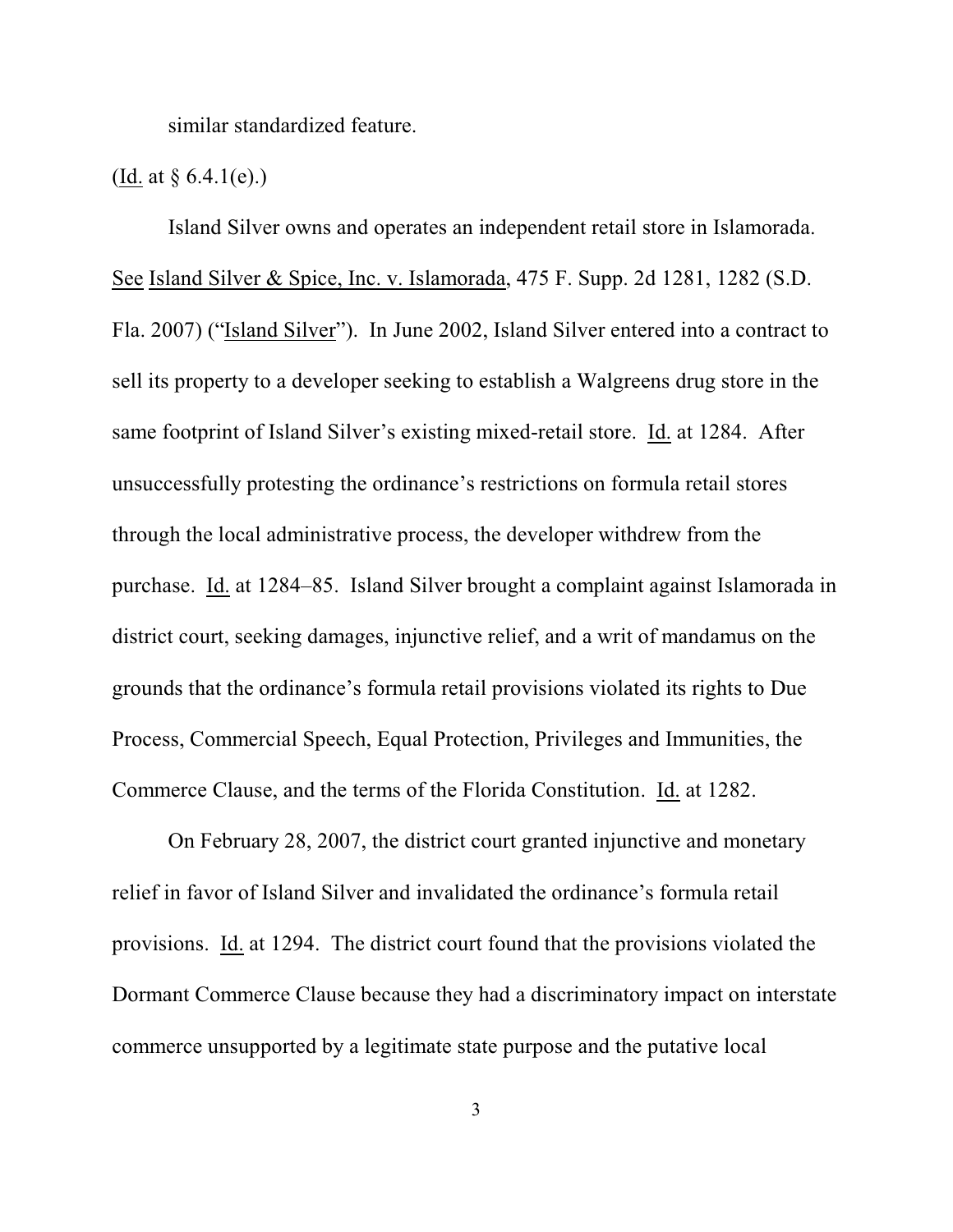benefits were outweighed by the burden imposed on interstate commerce. Id. at 1292–93. Islamorada appeals.<sup>1</sup>

### **JURISDICTION AND STANDARD OF REVIEW**

We have jurisdiction over the appeals of final judgments of the district court pursuant to 28 U.S.C. § 1291. We review the district court's factual findings for clear error and its legal conclusions de novo. Ruiz v. Tenorio, 392 F.3d 1247, 1251 (11th Cir. 2004).

#### **DISCUSSION**

The Dormant Commerce Clause prohibits "regulatory measures designed to benefit in-state economic interests by burdening out-of-state competitors." New Energy Co. of Ind. v. Limbach, 486 U.S. 269, 273 (1988). To determine whether a regulation violates the Dormant Commerce Clause, we apply one of two levels of analysis. See Brown-Forman Distillers Corp. v. N.Y. State Liquor Auth., 476 U.S. 573, 578–79 (1986). If a regulation "directly regulates or discriminates against interstate commerce," or has the effect of favoring "in-state economic interests," the regulation must be shown to "advance[ ] a legitimate local purpose that cannot be adequately served by reasonable nondiscriminatory alternatives." Bainbridge

<sup>&</sup>lt;sup>1</sup>This appeal was consolidated for oral argument with Cachia v. Islamorada, No. 06-16606, which is disposed of in a separate opinion, filed concurrently with this opinion.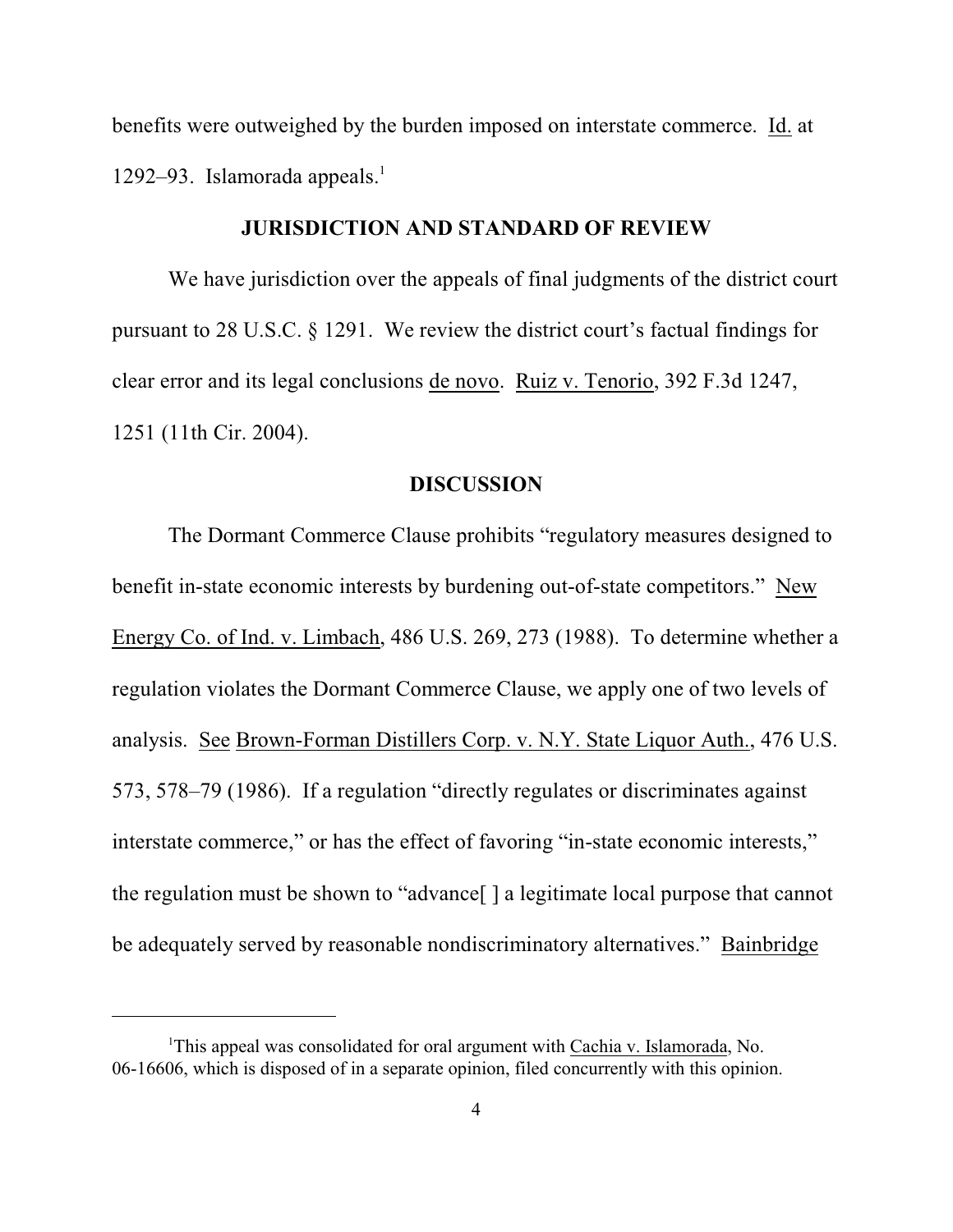v. Turner, 311 F.3d 1104, 1109 (11th Cir. 2002) (quotations and citations omitted). If a regulation has "only indirect effects on interstate commerce," we "examine[ ] whether the State's interest is legitimate and whether the burden on interstate commerce clearly exceeds the local benefits." Brown-Forman, 476 U.S. at 579 (citing Pike v. Bruce Church, Inc., 397 U.S. 137, 142 (1970)).

The district court correctly determined that the formula retail provision does not facially discriminate against interstate commerce. See Island Silver, 475 F. Supp. 2d at 1290 (stating that "the ordinance is facially neutral"). With respect to the provision's effects, however, the parties stipulated that the ordinance "effectively prevents the establishment of new formula retail stores," and "[a] facility limited to no more than 2,000 square feet or 50' of frontage [as required by the ordinance] can not accommodate the minimum requirements of nationally and regionally branded formula retail stores." (Evidentiary Stipulation, available at Island Silver, No. 04-10097-CV-JLK, Doc. 77-2 at 7 ("Evidentiary Stipulation").) Although the fact that the burden of a regulation falls onto a subset of out-of-state retailers "does not, by itself, establish a claim of discrimination against interstate commerce," Exxon Corp. v. Governor of Maryland, 437 U.S. 117, 126 (1978), the ordinance's effective elimination of all new interstate chain retailers has the "practical effect of . . . discriminating against" interstate commerce, Hunt v.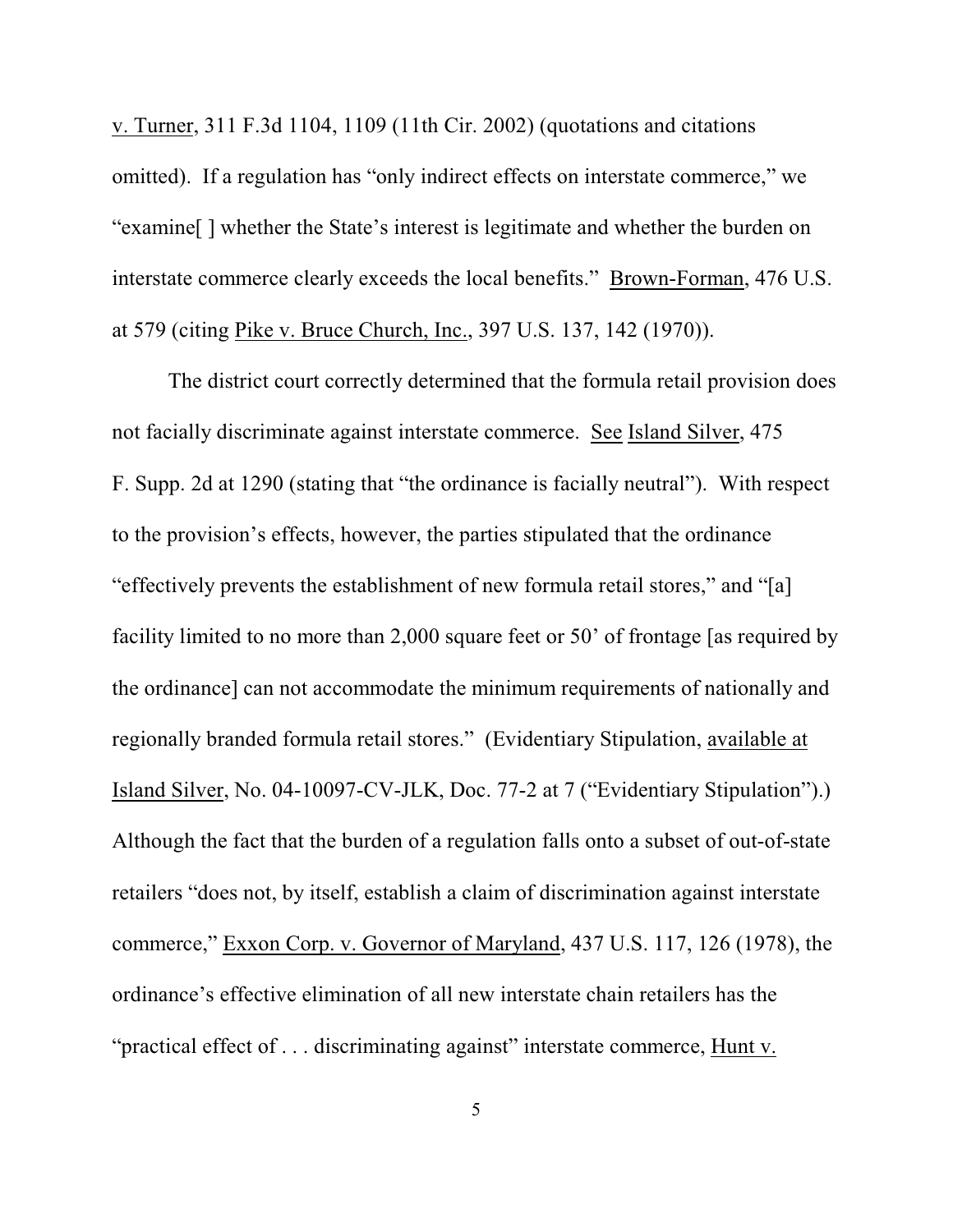Washington Apple Advertising Commission, 432 U.S. 333, 350 (1977). The formula retail provision is therefore subject to elevated scrutiny.<sup>2</sup> Id. at 353; see also Bainbridge, 311 F.3d at 1109.

Under the elevated scrutiny test, a regulation must be supported by "a legitimate local purpose that cannot be adequately served by reasonable nondiscriminatory alternatives."<sup>3</sup> Bainbridge, 311 F.3d at 1109 (quotations and citation omitted). The burden is on Islamorada to justify the ordinance's discriminatory effects. Hunt, 432 U.S. at 353 ("When discrimination against commerce . . . is demonstrated, the burden falls on the State to justify it both in terms of the local benefits flowing from the statute and the unavailability of nondiscriminatory alternatives adequate to preserve the local interests at stake.").

The ordinance's stated local purposes include the preservation of "unique and natural" "small town" community characteristics, encouragement of "small scale uses, water-oriented uses, [and] a nationally significant natural environment," and avoidance of increased "traffic congestion . . . [and] litter,

 $2^2$ The district court applied both the elevated scrutiny and balancing tests, finding that "[the] ordinance fails both tests: it is discriminatory in impact . . . without an adequate legislative purpose, and the burden it imposes is clearly excessive in relation to its putative local benefits." Island Silver, 475 F. Supp. 2d at 1290. We agree that on this record it fails both.

 $R^3$ Regulations that facially discriminate or have a discriminatory effect on interstate commerce rarely pass the elevated scrutiny test. See Brown-Forman, 476 U.S. at 579 (stating that such regulations are "virtually per se invalid").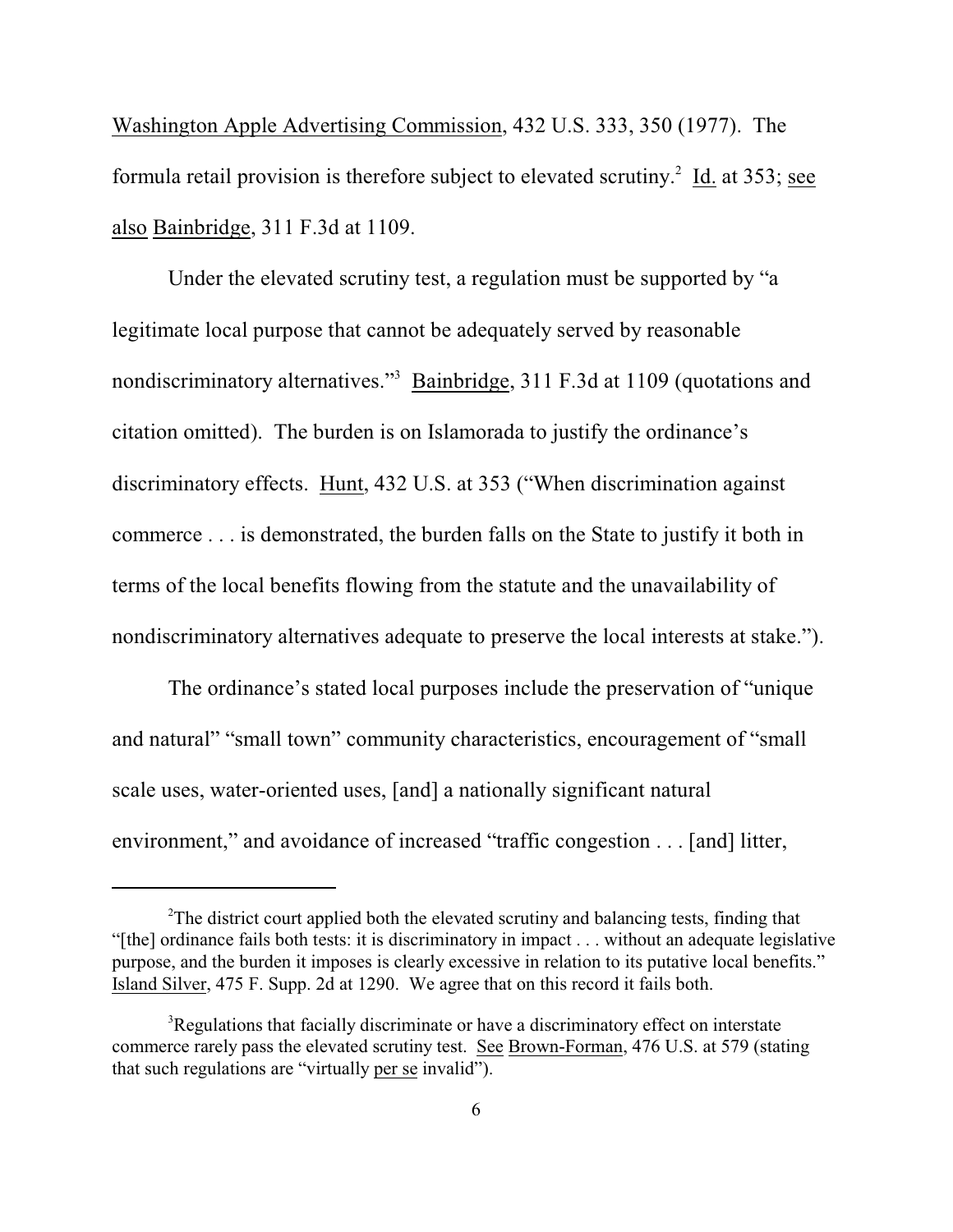garbage and rubbish offsite." (Ordinance 02-02 at Preamble.) The parties stipulated, however, that "Islamorada has a number of [pre-existing] 'formula retail' businesses," (Evidentiary Stipulation, at 6 n.3), Islamorada "has no Historic District, and there are no historic buildings in the vicinity of [Island Silver's] property," (id. at 6–7), and "[t]he Ordinance is not necessary for preservation of the historic characteristics of any buildings in the Village," (id. at 7). In addition, because the ordinance "does not address small formula retail stores, which are permitted under the ordinance, but would presumably affect the Village's small town character as well," or large non-chain businesses, the district court found that "[r]estricting formula retail stores, while allowing other large [and] non-unique structures, does not preserve a small town character." Island Silver, 475 F. Supp. 2d at 1292. The district court properly determined that, although "[i]n general, preserving a small town community is a legitimate purpose . . . , in this instance, [Islamorada] has not demonstrated that it has any small town character to preserve." Id. at 1291.

With respect to the stated purpose of encouraging small-scale and natural uses, the parties also stipulated that Islamorada's existing "zoning allows the use of the property as a retail pharmacy . . . and other retail uses," (Evidentiary Stipulation, at 1), and that Island Silver operated as "a street level business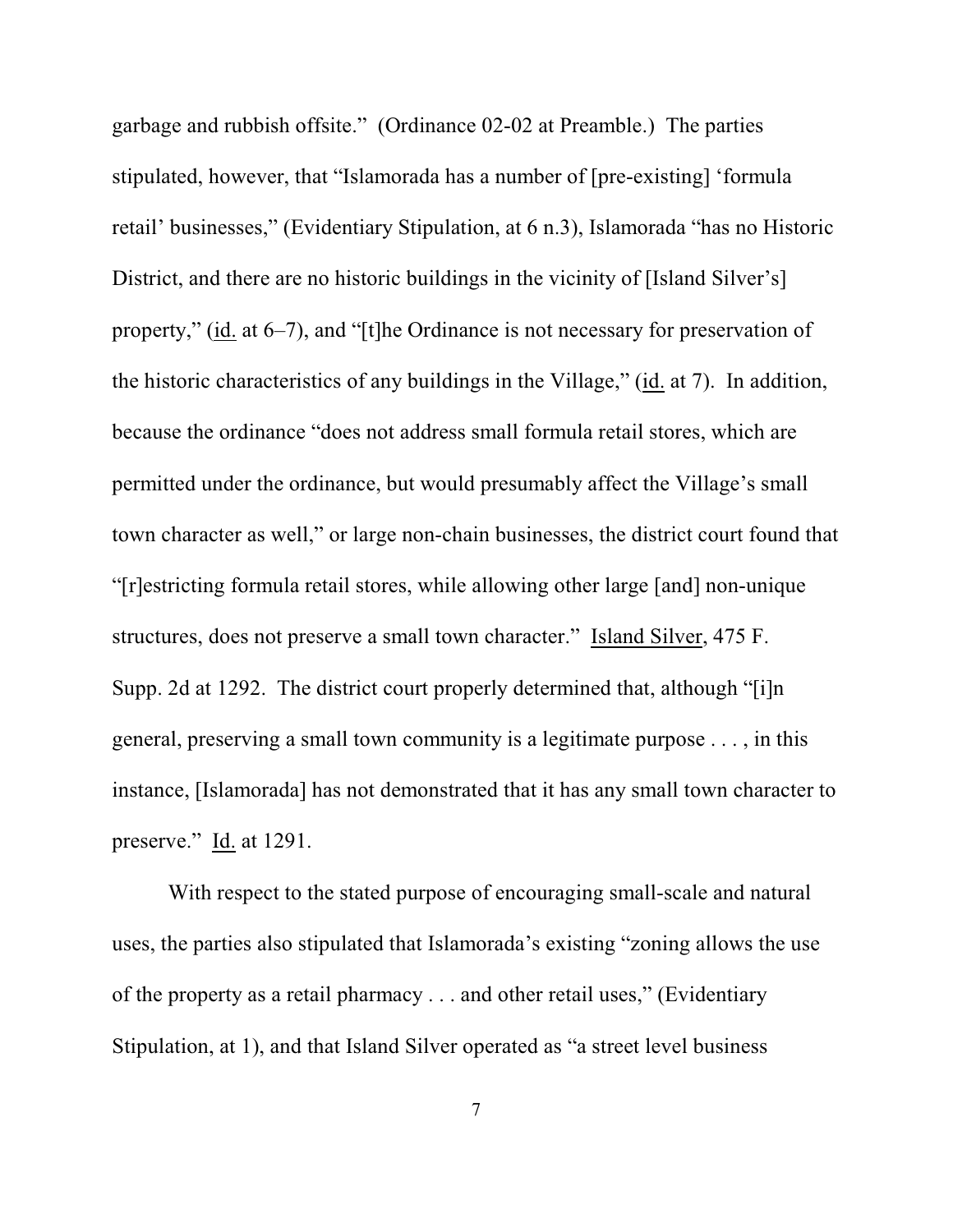comprising over twelve thousand square feet of floor area," (id. at 2), which "greatly exceeds the [ordinance's] dimensional limitations" for formula retail businesses, (id. at 3). The district court correctly found that Islamorada "[did] not explain why the ordinance singles out retail stores and restaurants with standardized features," Island Silver, 475 F. Supp. 2d at 1292, and that the record did not indicate that Islamorada is "uniquely relaxed or natural," or that there is "a pre-dominance of natural conditions and characteristics over human intrusions," id. at 1291.

Similarly, the stated purposes of reducing traffic and garbage are undermined by the parties' stipulations that Islamorada has existing "land development regulations, other than the Ordinance, that govern and control traffic generation of retail uses," and "that limit the dimensions, location, and use of buildings and signs." (Evidentiary Stipulation, at 7.) The district court therefore properly concluded that Islamorada failed to provide a legitimate local purpose to justify the ordinance's discriminatory effects, and that even if such purpose had been shown, "the ordinance does not serve this interest." Island Silver, 475 F. Supp. 2d at 1292.

Islamorada's failure to indicate a legitimate local purpose to justify the ordinance's discriminatory effects is sufficient to support the district court's

8